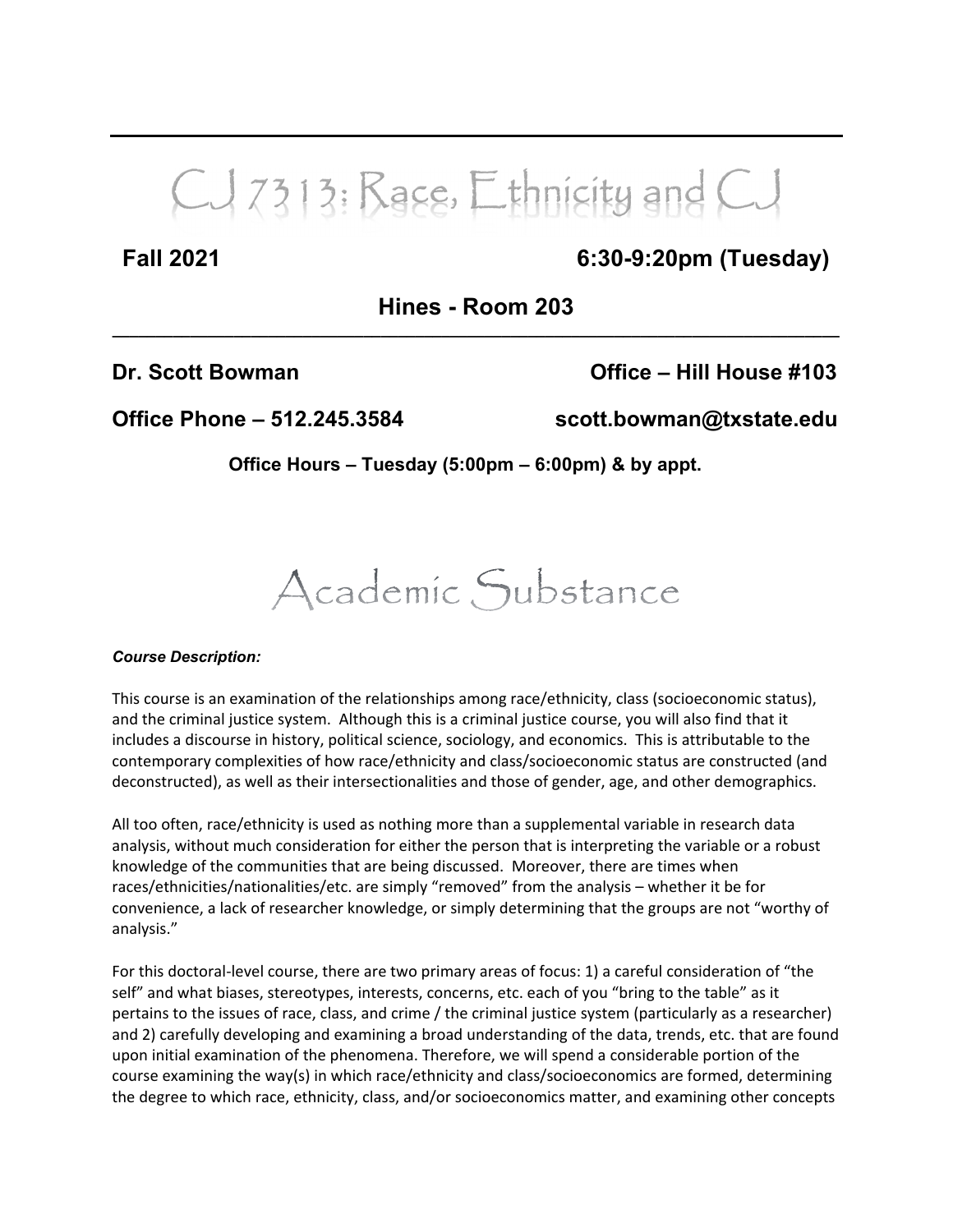that may better strengthen this examination – as well as you as a person and what you bring to your own data collection, analysis, and interpretation.

We will examine various components of the criminal justice system and the outcomes that are produced along racial/ethnic and class/socioeconomic lines. Systems such as: the police, the courts, sentencing, the death penalty will be examined in considering how race/ethnicity and class/socioeconomics creates disproportionate outcomes. In addition, we will also consider how gender, age, geographic location, and other demographics further expand the outcomes. Finally, we will consider other variables that are external to the criminal justice system, yet have a direct influence on its practices, such as historiography, the media, politics, and racial attitudes

As doctoral students, it should go without saying that you will need to dedicate yourself to the readings and to regular class attendance. You will need to do readings on time, actively participate in the development of ideas both during class, and allow enough time to think through your writing assignments. I sincerely wish you all to do well in this course and you are encouraged to drop by during our office hours or make an appointment if you have questions or concerns.

#### *Course Materials:*

The *one* text listed below are required for this semester:

#### **Moran, R. & Carbado, D. (2008).** *Race Law Stories.* **Foundation Press.**

**Walker, S., Spohn, C. & DeLone, M. (2018)** *The color of justice: Race, ethnicity and crime in America (6th ed.).* **Belmont: Wadsworth Thompson Learning.**

#### **Zuberi, T. & Bonilla‐Silva, E. (2008).** *White methods, white logic: Racism and methodology.* **Rowman & Littlefield.**

Additional Readings (provided)

The texts are available for purchase at the Texas State Bookstore (and pretty much everyplace else). *You* are also responsible for and may be tested upon any other materials shown or discussed in class, such as *handouts, films, web sites, etc.*

#### *Assigned Reading:*

Required reading largely consists of the primary texts (i.e., *The Color of Justice*) and additional readings placed in CANVAS (i.e., *Book Chapters/Journal Articles*). Typically, students will be required to read one or more chapters per week plus selected articles from the reader that are assigned in class. Chapters average about 30 pages in length, and when combined with articles from the reader, present a minimum of about 100‐150 pages of assigned reading each week.

#### *Course Objectives:*

#### *Structural Course Objectives*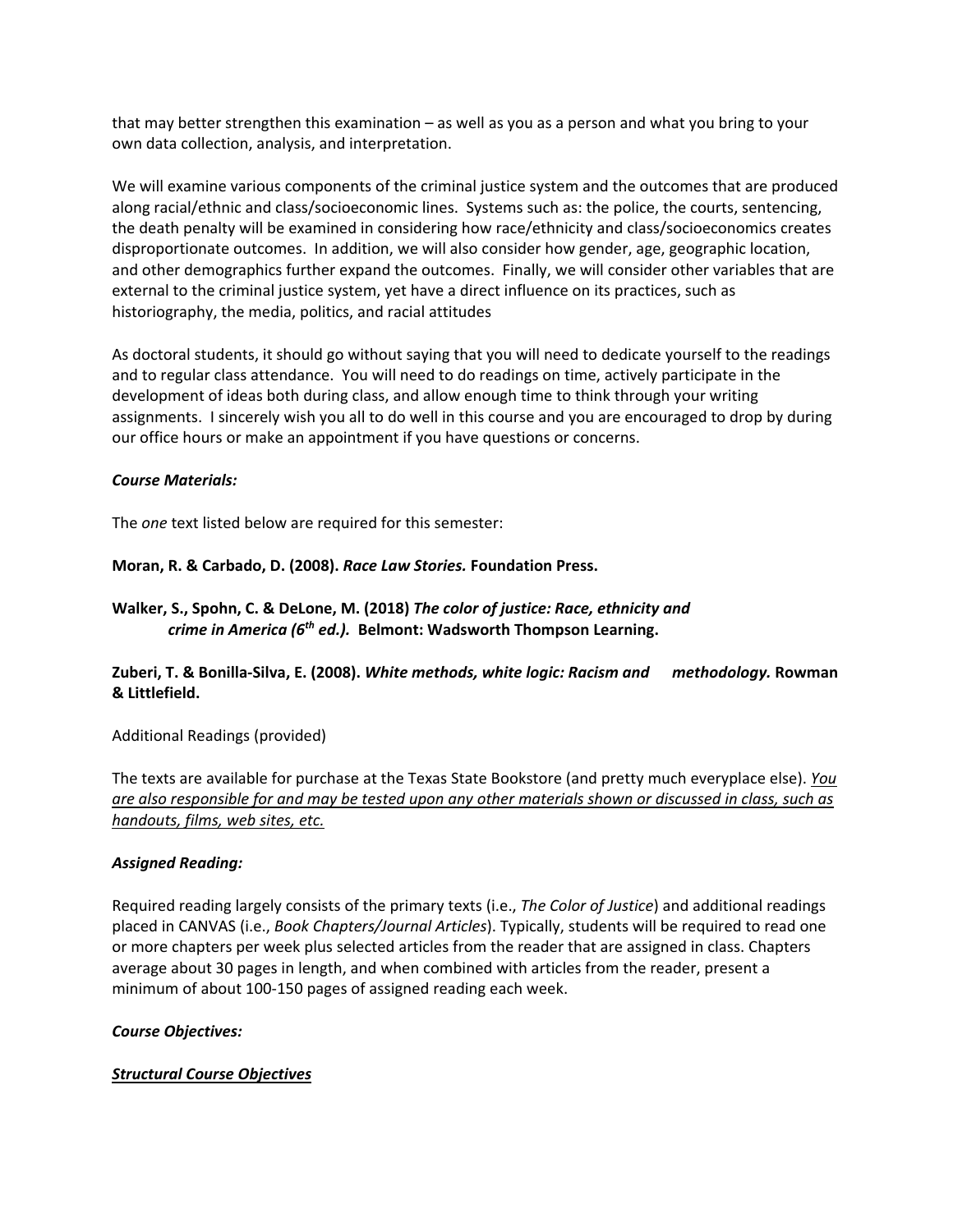‐mastery of key theoretical concepts of race, ethnicity, privilege, power, and criminal behavior

‐recognize the intersectionalities of class, gender, geographic location, etc.

‐development of critical thinking, listening, and writing skills

‐ability to apply theoretical concepts of race, ethnicity and justice to the larger society ‐engaging discussions and critical writing assignments

#### *Shared Course Objectives*

#### **Multicultural Policy Statement**

Texas State believes that freedom of thought, innovation and creativity are fundamental characteristics of a community of scholars. To promote such a learning environment, the university has a special responsibility to seek diversity, to instill a global perspective in its students, and to nurture sensitivity, tolerance and mutual respect. Discrimination against or harassment of individuals on the basis of race, color, national origin, religion, sex, sexual orientation, age, or disability are inconsistent with the purposes of the university.

#### *Therefore, the shared objectives of the course will provide and/or expect:*

‐each individual have the welcomed opportunity to speak on any (course related) issue – without interruption.

‐all individuals are free to speak without the repercussion of personal attack‐ *especially when sharing a personal narrative*.

-individuals take moment(s) throughout the semester to use their "sociological imagination" (Mills) allowing themselves to imagine themselves from the perspective of others.

‐individuals recognize that the discourse of race is truly not an independent discourse and that the subject(s) of class, gender, age, geographic location, etc. should also be freely incorporated into the discussion.

‐recognize that, despite their particular affiliation in any group, no individual (including me) "speaks for" or is "an expert" on a particular group based simply on their affiliation, nor should they (including me) feel responsible to do so.

#### ‐that *you challenge yourself and your classmates throughout the course.*

#### CANVAS:

This is Texas State's on‐line source for class information. In addition to the above texts, students should have an email account and be able to access blackboard. For example, I will post additional information on assignments, general information, website links for class, and test study guides. You can also check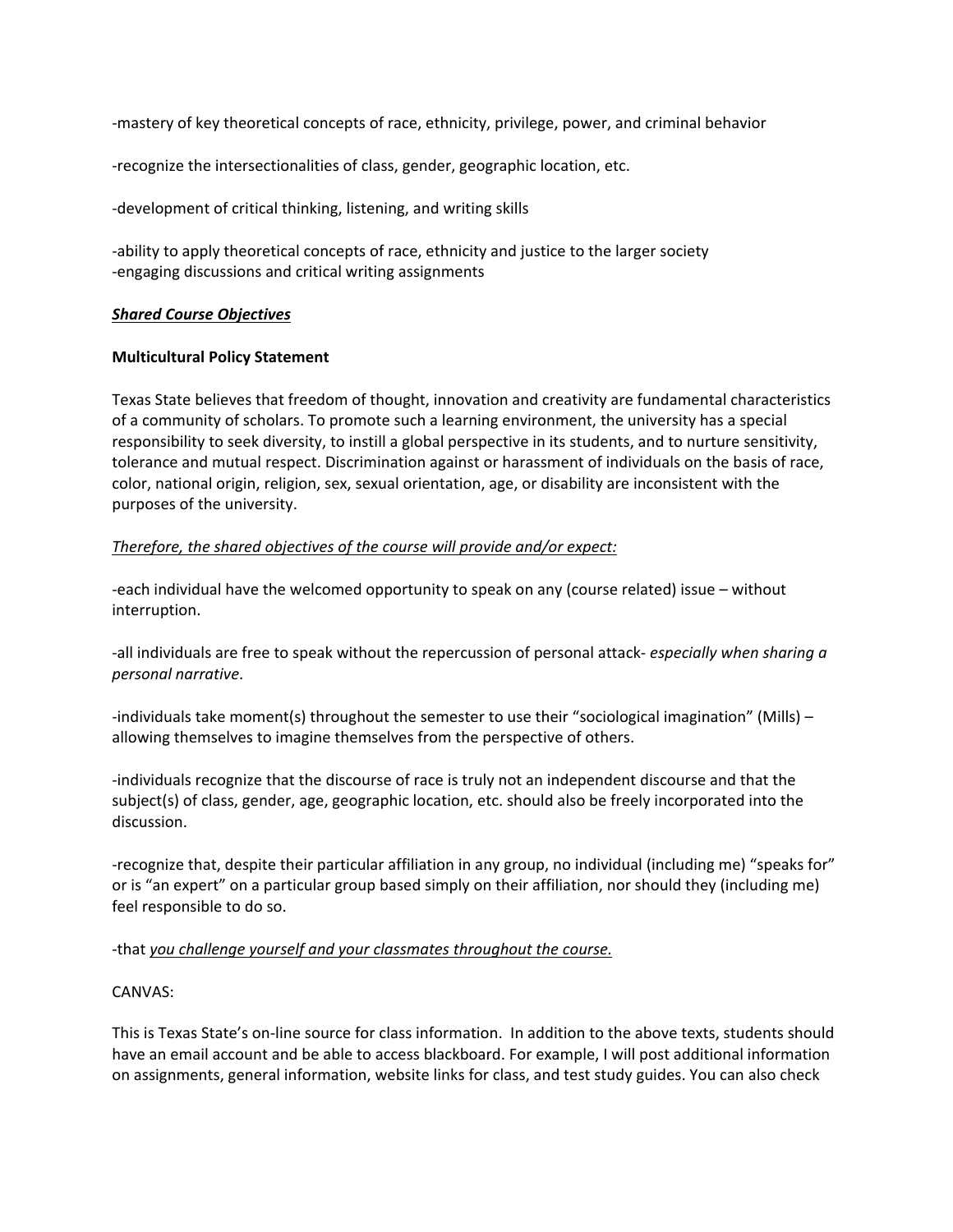your grades throughout the semester. For help with your email account or computer questions, please speak to me via telephone, e-mail or office hours.

#### *Course Requirements:*

I understand that there are times when you will need to take telephone calls during class. Feel free to excuse yourself during class. However, ringing phones and pagers are a distraction to both the lecture and to your classmates.

Attendance: You are all adults. There will not be any formal attendance policy. Class will start and end (relatively) promptly each class period.

\*Students who miss class due to athletic or other University events are required to follow official TEXAS STATE policies if they wish to make up assignments, tests, etc. Those who fail to do so will not be accommodated.

Assessments: There will be two assessments (week 6 and week 10) during the semester, consisting solely of (semi) short essay questions. I will allow for a make-up exam only with documented medical excuse or documented family emergency. If you read the material, take good notes, and attend classes regularly you should be in great shape for the exams.

Papers: There will be two papers during the semester – one due during the middle of the five weeks and one due at the end of the semester. The paper will be approximately **17**‐**20 pages** long (+/‐1) of written work. More information will be provided during the semester regarding the specifics of the paper.

Plagiarism: My sincere hope and expectation is that this would not be an issue at this level. Quoted *and paraphrased passages must be cited appropriately in your written work. Copying sentences or whole sections of another's work from web sites or other materials is considered plagiarism and will* be grounds for disciplinary action, if not dismissal, from the university. This is not limited to research *papers – this is also relevant in the presentation of homework assignments, etc.*

*Also, and along these lines, please make sure to familiarize yourself with the Academic Integrity Policy as outlined in the most current Texas State Student Handbook. This policy deals not only with issues such as plagiarism and other behaviors considered to be violations of academic integrity, but also provides guidelines regarding the various sanctions that accompany these types of actions. Also, should you require accommodation from Disability Resources you must register with that office to receive those services.*

Grades: Total

| Test $1 \omega$ 100 pts | 100 |
|-------------------------|-----|
| Test 2 $@$ 100 pts      | 100 |
| Paper 1 @ 100 pts       | 100 |
| Paper 2 @ 100 pts       | 100 |

Total 400 points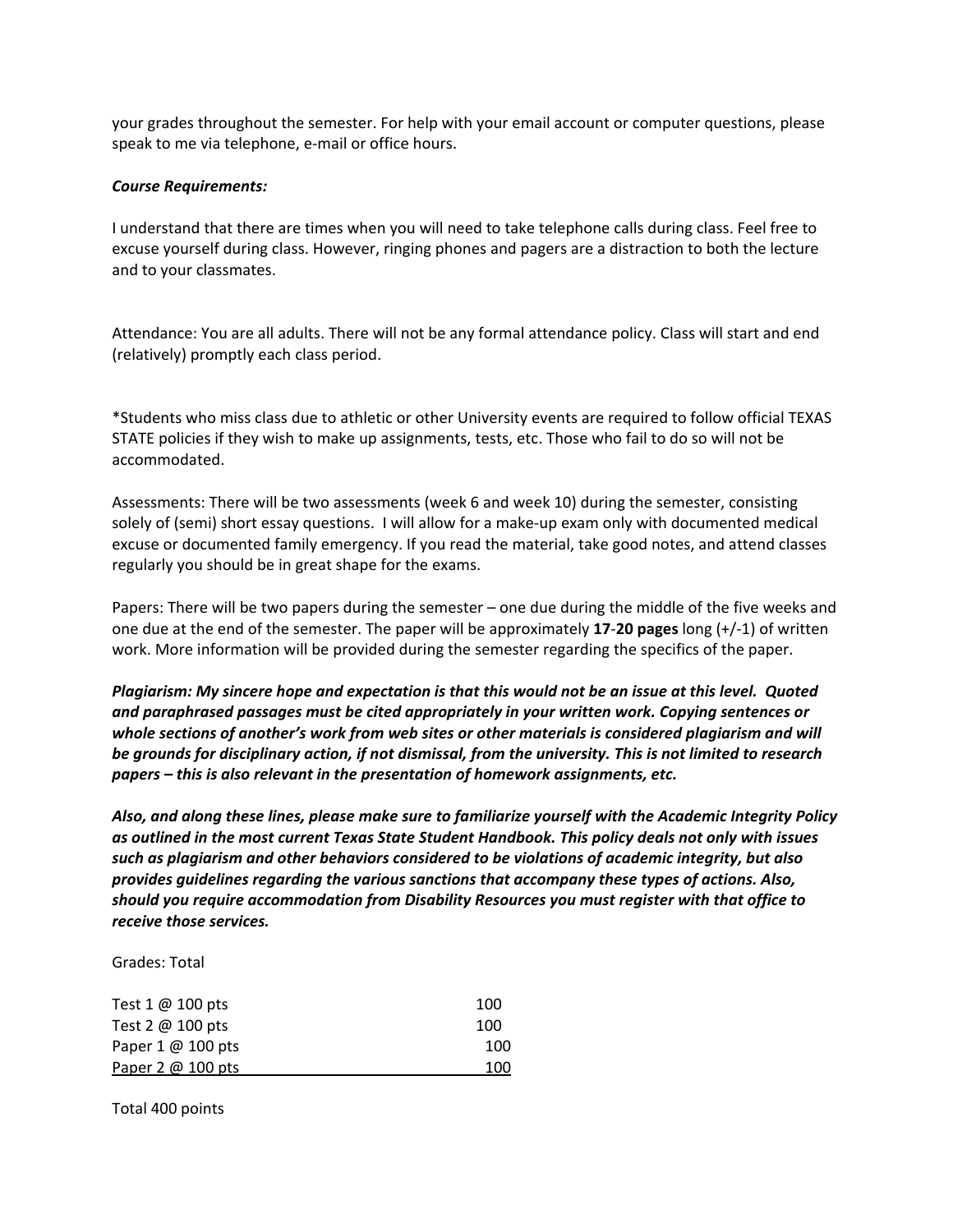Grading Scale

400‐360 A 359‐320 B 319 & below C

#### *A "C" is a graduate level course is considered "failing"*

#### **Grade disputes must be submitted in writing one week after the grade is given, with clear and substantial reasons for changing the grade.**

#### *Written and Oral communication will be evaluated in the following way:*

A: Outstanding. Superior. Written work is presented at the college level, using standard English and an acceptable style guide. Meets all course expectations promptly. Shows clear grasp of concepts and participates regularly and enthusiastically in class and group discussions.

B: Very Good. Clearly above average. Written work is presented at the college level using standard English and an acceptable style guide with only few minor flaws. Meets course expectations promptly. Shows adequate grasp of concepts and participates regularly and enthusiastically in class and group discussions.

C: Good. Average. Written work is presented at the college level using standard English and an acceptable style guide with many minor flaws. Shows a reasonable grasp of concepts and participates in class and group discussions.

D: Below expectations. Writing is marred by major mechanical problems. Does not meet course expectations promptly. Fails to participate regularly in class and group discussion.

E: Far below expectations. Written work consistently falls below college level, even when revised. Fails to report to Writing Center or seek other appropriate help. Consistently late in meeting course expectations, and fails to participate in class and group discussions.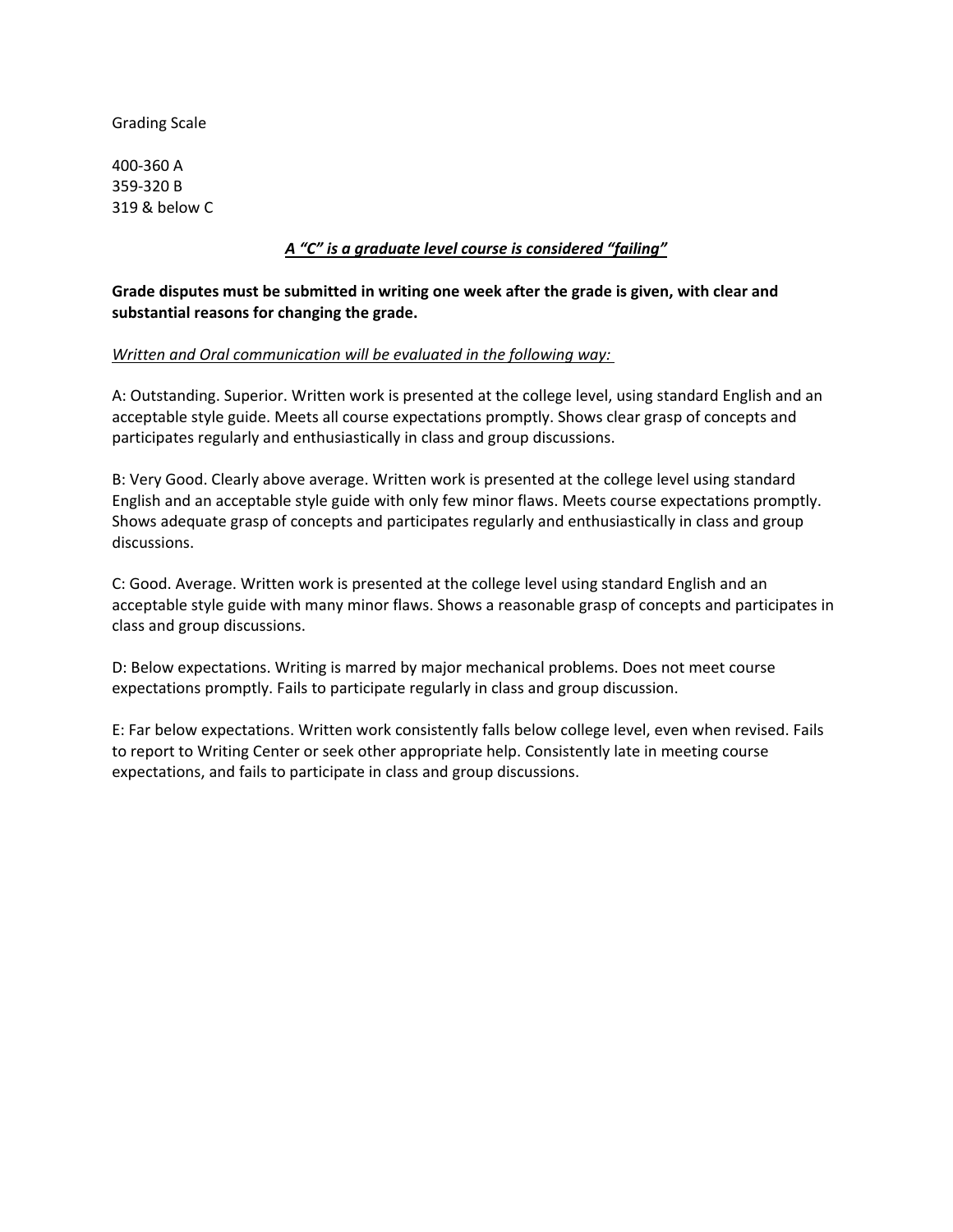### Semester Course Outline

#### *Week 1 – Introduction to the Course*

Syllabus

*Week 2 – The Legal Construction of Race (pt.1)*

"Race Law Stories", (ch. 1, 2, 3, 6, 8)

#### *Week 3 – The Legal Construction of Race (pt.2)*

"Race Law Stories", (ch. 5, 9,12,14,16)

#### *Week 4 – The Social Construction of Race*

Course introduction & Overview of syllabus

Bonilla‐Silva, E. "Racism Without Racists" (ch. 1‐3)

Omi M. & Winant, H. "Racial Formation" (pg. 53‐76) from *Racial Formation in the United States.*

Carpenter, S. "Buried Prejudice: The Bigot in your Brain" (pg. 1‐5)

DuBois, W. "On Crime", from *The Social Theory of W.E.B. DuBois.*

McIntosh, P. ‐ Privilege – *Unpacking the Invisible Knapsack*

#### *Week 5 – Racialized Categories*

Chapter 1 & 2 – "Race, Ethnicity and Crime: American's Continuing Crisis" and "Victims and Offenders" *The Color of Justice*

Chavez, L. "The Latino Threat: Constructing Immigrants, Citizens, and the Nation." (ch. 1‐2)

Morin, J. "Latino/a Rights and Justice in the United States: Perspectives and Approaches" (ch. 1‐2)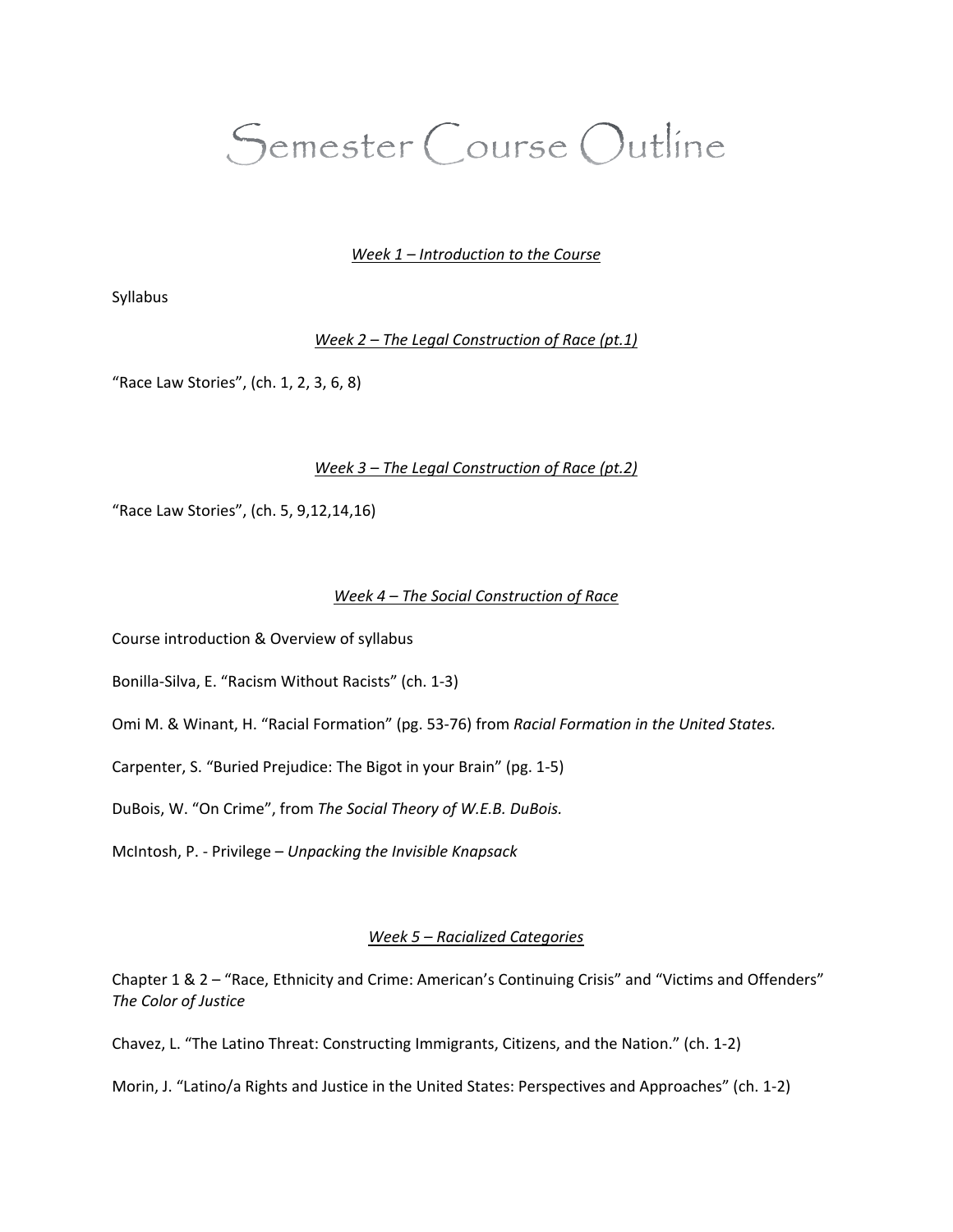Wu, F. "*The Model Minority: Asian American 'Success' as a Race Relations Failure*."

Liu, J. "Asian Paradigm Theory and Access to Justice"

Armstrong, T., Guilfoyle, M., Melton, A. "Native American Delinquency" and Nielson, M. "Major Issues in Native American Involvement in the Criminal Justice System" (pg. 293‐302) from *Native Americans, Crime and Justice.* (pg. 75‐88).

Ross, L. "Worlds Collide: New World, New Indians" from *Inventing the Savage: The Social Construction of Native American Criminality.* (pg.12‐33)

#### *Week 6 – Class Matters*

Chapter 3 – "Race, Ethnicity, Social Structure and Crime" *The Color of Justice*

Conley, D. "Forty Acres and a Mule: Historical and Contemporary Obstacles to Black Property Accumulation" from *Being Black, Living in the Red: Race, Wealth and Social Policy in America.*

Massey, D. "The Construction of the Ghetto" from American Apartheid: Segregation and the Making of the Underclass."

Braveman, et al, "Socioeconomic Status in Health Research: One Size Does Not Fit All"

Isenberg, N. "White Trash: The 400 Year Untold History of Class in America" (ch 9‐10).

Film – Race: The Power of Illusion (part III)

#### *Week 7 – Politics of Race, Crime, and Justice*

O'Reilly, "Demographer", "Accidentals", "Quota Kings" and "Rectors and Souljas"

Cole, D. "The Costs of Inequality"

Rumbaut et al, "Immigration and Crime and the Criminalization of Immigration"

O'Brien, et al. "The Politics of Refuge: Sanctuary Cities, Crime, and Undocumented Immigration"

Wadhia, S. "National Security, Immigration, and the Muslim Ban"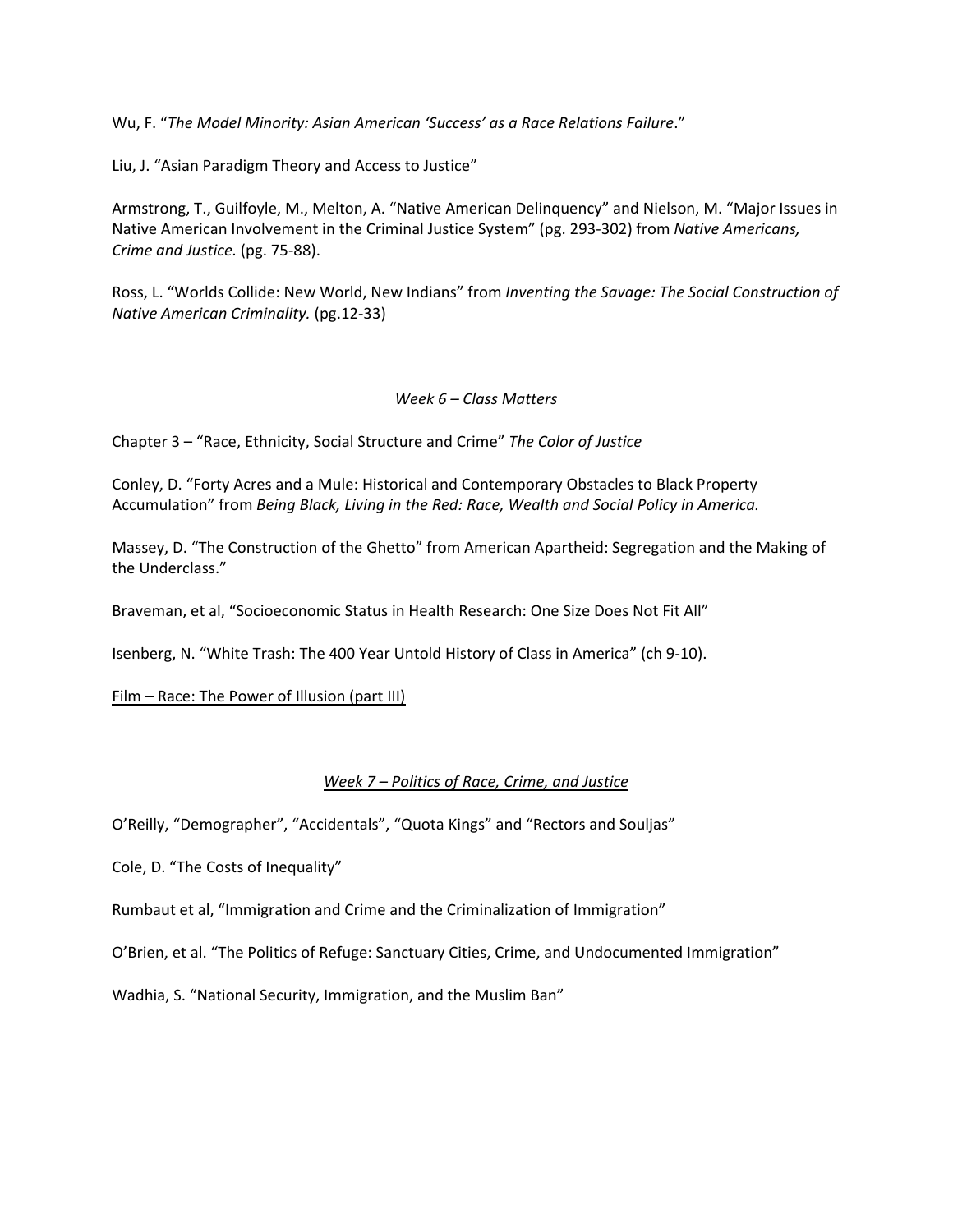#### *Week 8 – Race, Crime, and the Media*

Miller, J. et al. "The Caucasian Evasion"

Gilens, M. "Poor People in the News"

Glassner, B. "Crime in the News" and "Black Men"

Berg, C.R. "The Minority Experience Through the Lens of the American Media: Eight Counter‐ Stereotyping Strategies"

Hurley, R. et al, "Viewer Ethnicity Matters: Black Crime in TV News and its impact on Decisions Regarding Public Policy"

#### *Week 9*

#### *EXAM 1 (Online Assessment)*

#### *0Assignment 1 Due*

#### *Week 10 – Race, Class and Policing*

"The Color of Justice" (ch. 4)

Barker, M. "The Jurisdictional Challenges to Native Social Control." from *Policing in Indian Country* (pg. 54‐79).

Hyatt,N. "Section 8 Is the New N‐Word: Policing Integration in the Age of Black Mobility"

Cole, D. "Policing Race and Class"

Wilbanks, W. "The Police and Racial Discrimination"

Khan, K. and Martin, K. "Policing and Race: Disparate Treatment, Perceptions, and Policy Responses"

#### *Week 11 – Race, Class and the Courts*

Chapter 5 & 6 – "The Courts" and "Justice on the Bench" *The Color of Justice*

Kennedy, R. "Race, Law and Suspicion: Using Color as a Proxy" from *Race, Crime and the Law.*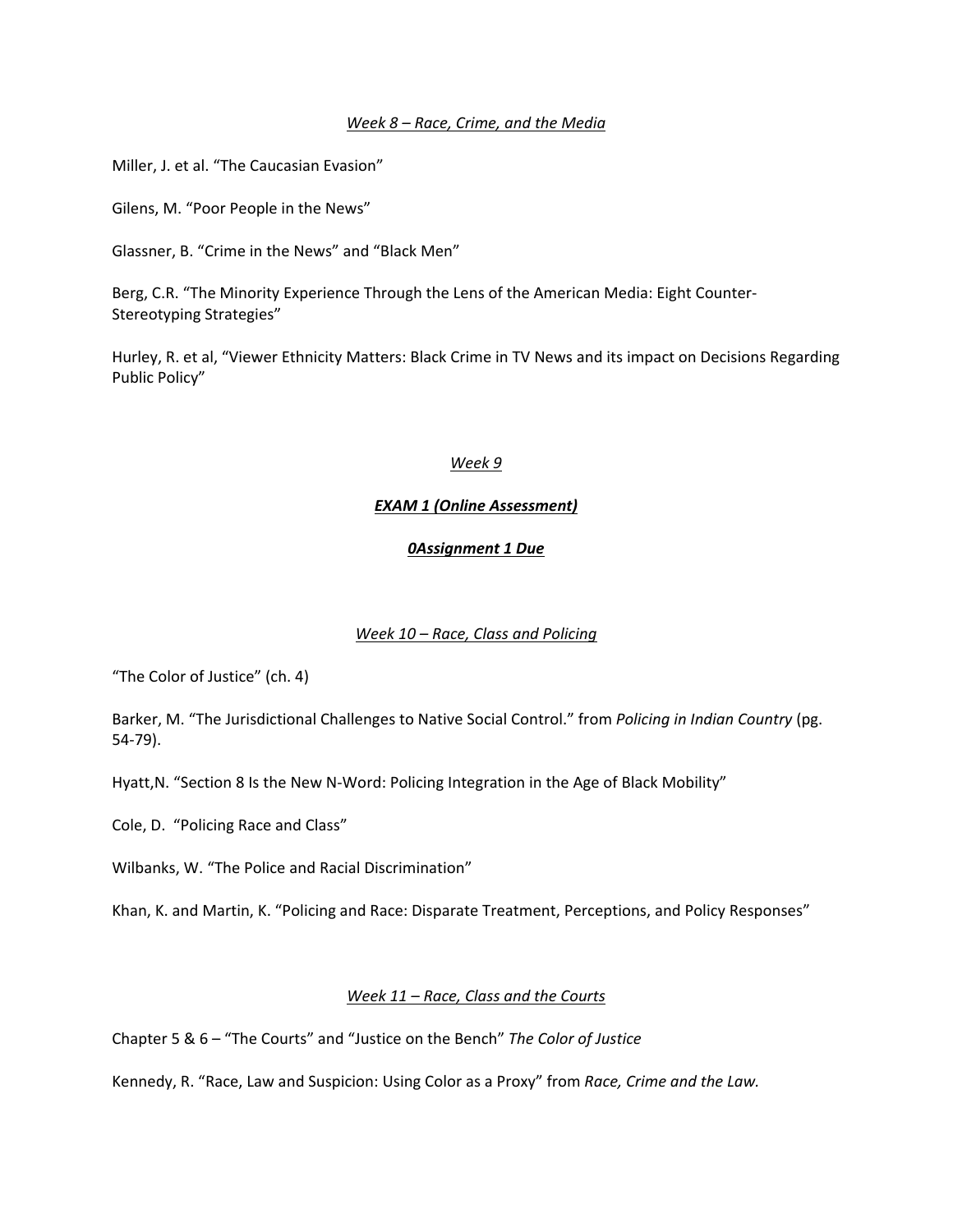Kennedy, R. "Race, and the Composition of 0Juries: Setting the Ground Rules" from *Race, Crime and the Law.*

Kennedy, R. "Race, and the Composition of Juries: The Peremptory Challenge" from *Race, Crime and the Law.*

Wilbanks, W. "Prosecution and Racial Discrimination"

Cole, D. "No Equal Justice" (ch. 2)

#### *Week 12 – Race, Class, and Sentencing*

Chapter 7 and 8 – "Race and Sentencing" and "The Color of Death" *The Color of Justice*

Reiman, J. A "Crime by Any Other Name" & "…And the Poor Get Prison"

Ulmer, J.T. & Bradley, M.S. "Punishment in Indian Country: Ironies of Federal Punishment of Native

Americans

Wilbanks, W. "Sentencing and Racial Discrimination"

Cole, D. "A Muted Trumpet" and "Judgement and Discrimination"

#### *Week 13 – Race, Class, and Corrections*

Chapter 9 – "Corrections in America", *The Color of Justice*

Alexander, M. "The rebirth of caste", "the lockdown", & "the color of justice"

Abarez, S.E. "Latinos and the U.S. Criminal Justice System: The Road to Prison"

Urbina, M.G. "Life After Prison: Recommendations for Overcoming Legal Barriers, Community Reentry, and Steps for Making it Outside."

#### *Week 14 – Race and Methodology (pt. 1)*

"White Logic, White Methods" (ch. 1, 2, 3, 5, 6, 7)